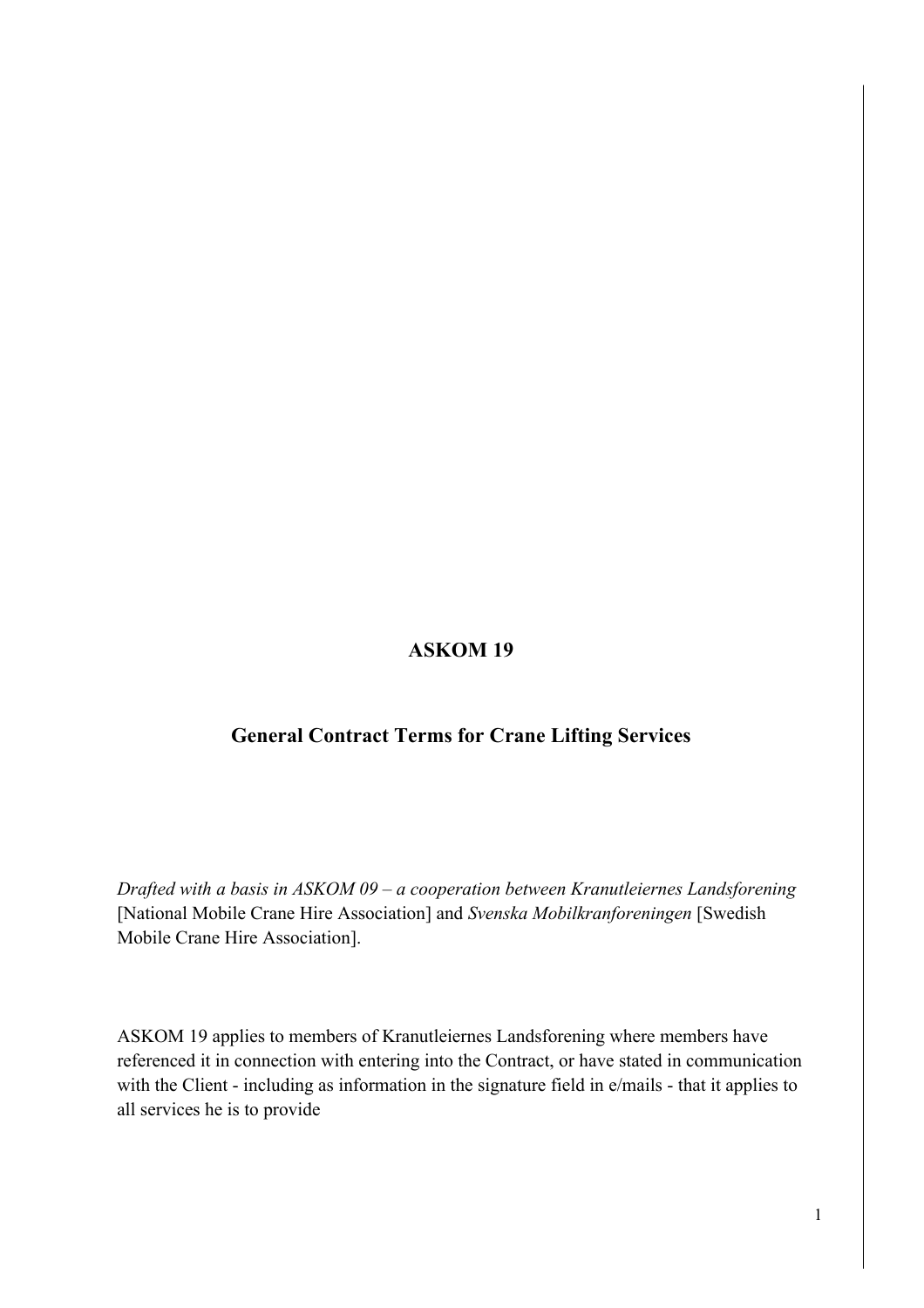Insofar as the Hire Company has referred to both ASKOM 19 and his own hire terms in the Contract, the Hire Company's own terms and conditions take precedence in the event of a conflict.

Insofar as the Client has referenced his own contract terms, ASKOM 19 shall however apply unless the Hire Company has explicitly accepted that ASKOM 19 does not apply.

Unless otherwise expressly agreed, the Hire Company is solely a supplier and his services are not encompassed by the regulations that may apply to the Client's subcontractors, unless this is explicitly stated.

### **1. DEFINITIONS.**

In these regulations, the following definitions shall apply:

**1.1** Agreement/Contract:

An agreement (verbal or signed contract, formally agreed meeting protocol, order document, order confirmation, bid/acceptance etc.) relating to the execution/provision of Services, including agreements relating to hire, cf. Item 1.4.

**1.2** Client/Lessee:

The party that has placed an order for the services/task and/or a party that, in writing, has accepted payment responsibility for the service/task.

- **1.3** Hire Company/Supplier/Crane Hire Company: The party that has accepted the supply/execution of the Client's order.
- 1.4 Services/Supply: The services/supply, including hire, that the Hire Company shall provide.
- 1.5 Monthly/Daily/Hourly services: An agreement to provide services according to a unit price based on time/a specific period.
- **1.6** Fixed-price: An agreement that fixed, defined services shall be carried out at an agreed fixed price.
- 1.7 Supplementary services: Services carried out in addition to those originally ordered.
- 1.8 Prices: All prices are stated exclusive of VAT.
- 1.9 Normal working hours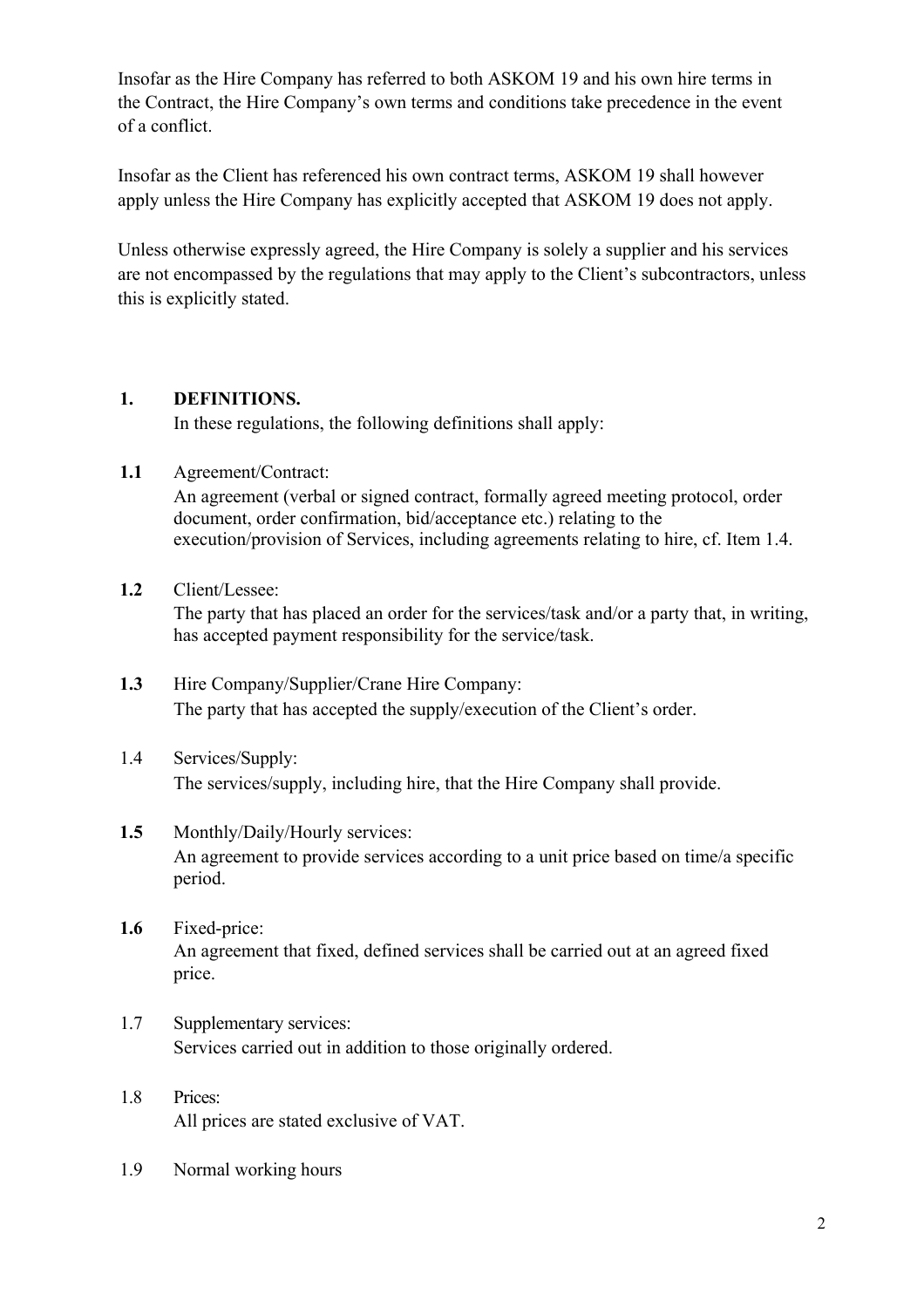7.5 hours between Monday to Friday, 07.00 to 16.00 on business days.

### 1.10 Business days

Monday to Friday, unless these are public holidays and thus general holiday days.

1.11 Foundation

Base for stationary cranes, including a foundation for a crane track and a construction for anchoring of stays/supports etc.

### 1.12 Installation services

All services associated with assembly, disassembly, raising, relocation, transport, amendments and similar, of both stationary and mobile cranes.

1.13 Handover

The point in time at which stationary cranes are fully installed in accordance with the order confirmation and are able to be used by the Lessee - and the responsibility for the crane is handed over to the Client.

# 2. **GENERAL TERMS AND CONDITIONS -**

- 2.1 The regulations in ASKOM 19 apply without amendments or supplements, unless such amendments and supplements are agreed by the parties in writing. Insofar as the parties have entered into another agreement, this agreement applies as long as the other agreement does not regulate circumstances.
- 2.2 Written quoted prices and contract terms/conditions, including bids, are binding for 30 - thirty - days unless otherwise specifically agreed or stated in the bid, or until they are withdrawn before they are accepted.
- 2.3 If the task requires training of the Hire Company's personnel beyond that which is required by law in order to carry out the services, and this was not clear when the Contract for the services was signed, the Hire Company has the right to have necessary training costs covered by the Client, including expenses for wages and supplementary costs that may be incurred by the Hire Company. The Hire Company cannot be held responsible for any delays during the time training is being carried out.
- 2.4 In the event of annulment of a signed agreement for services that is attributable to the Client, directly or indirectly, he shall indemnify the Hire Company against any losses incurred as a result of the annulment, unless otherwise regulated in these terms or in a separate written agreement. The Client cannot release himself from responsibility by claiming that the Hire Company has not demonstrated sufficient activity to obtain alternative hire.

# 3 **HIRE TERMS WITHOUT FIXED PRICE FOR PROVISION OF AGREED SERVICES**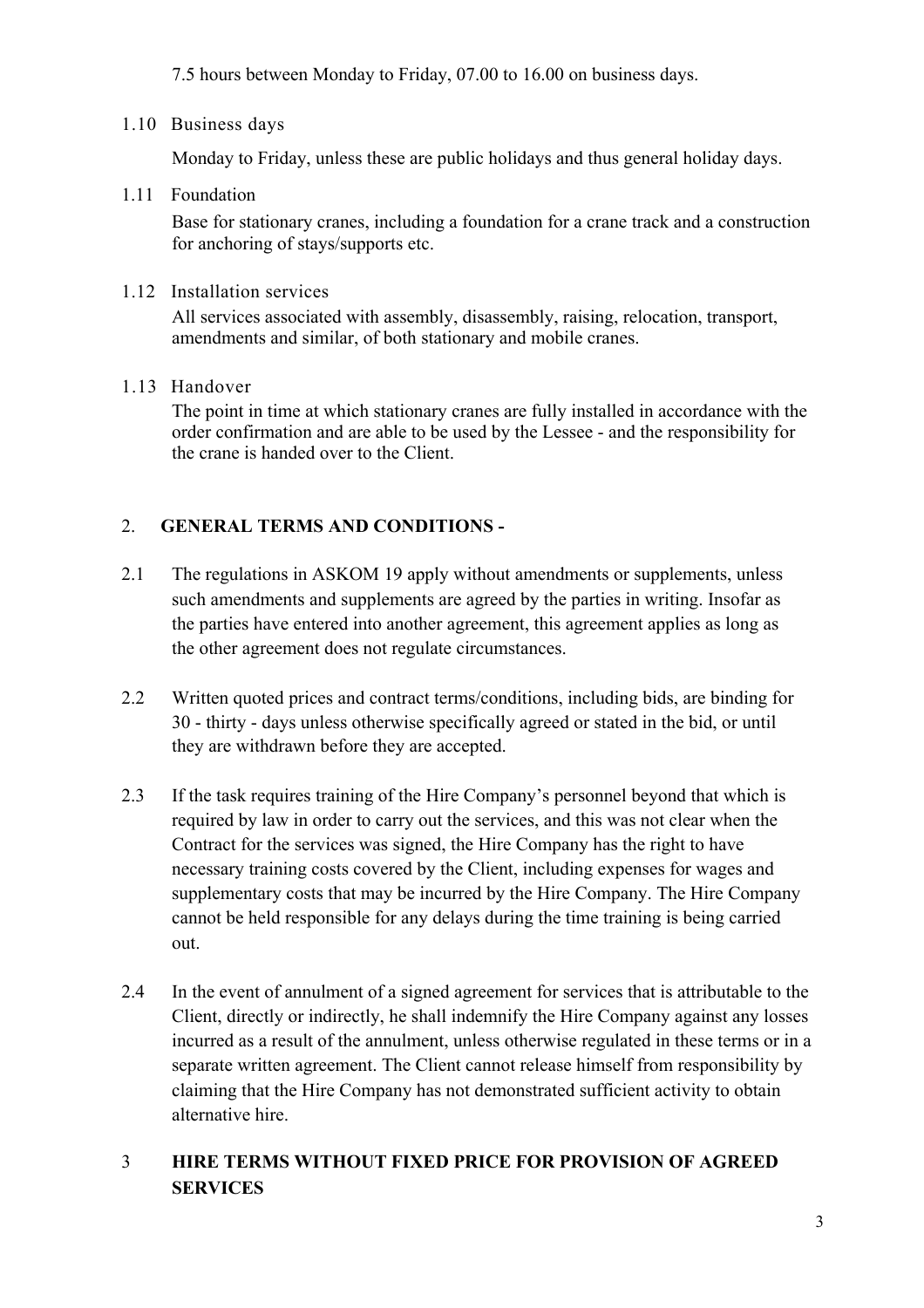- 3.1 For all assignments for which a specific fixed-price agreement has *not* been reached, payment shall be calculated according to accrued time used.
- 3.2 Unless otherwise agreed, including that it is specifically stated in the order confirmation or otherwise, the prices set by the Hire Company shall apply. If the Client reduces the stated/estimated time for the services, and the agreed unit price associated with estimated time, The Hire Company has the right to amend the agreed rate to a rate that he can show that he has used in circumstances that are comparable with a new duration of the Services.

The Hire Company also has the right to adjust prices if, after the agreement was signed, it becomes clear that it is necessary to bring in alternative/additional equipment, (including a larger crane and/or additional personnel) than information indicated at the time of the agreement, and this is due to inadequate information from the Client when the agreement was signed.

The Hire Company is not responsible for any delays brought about by having to obtain alternative equipment in order to carry out the services, including if, in such case, he has to decline the assignment.

- 3.3 The quoted unit price includes:
- a) Services carried out at the site with the agreed crane and standard equipment that can be transported on the crane.
- b) Wages expenses for personnel, including crane driver (applies to mobile cranes unless otherwise agreed). If the services necessitate working beyond regular working hours, and this was not anticipated when the Contract was signed, the Hire Company has the right to claim additional expenses in such case.
- c) Ordinary fuel and lubrication.
- 3.4 Expenses that are not listed under Item 3.3 will be payable in addition unless otherwise agreed between the parties. This concerns expenses such as but not limited to:
- a) Transport of equipment, loading/unloading of necessary equipment beyond that transported on the crane, including (but not limited to) special transport of counterweights.
- b) Specially ordered equipment, or necessary special equipment in order to carry out the services, and transport of these
- c) Any escort vehicles and additional personnel required to carry out this task, in addition to work in connection with exemption applications, permits etc.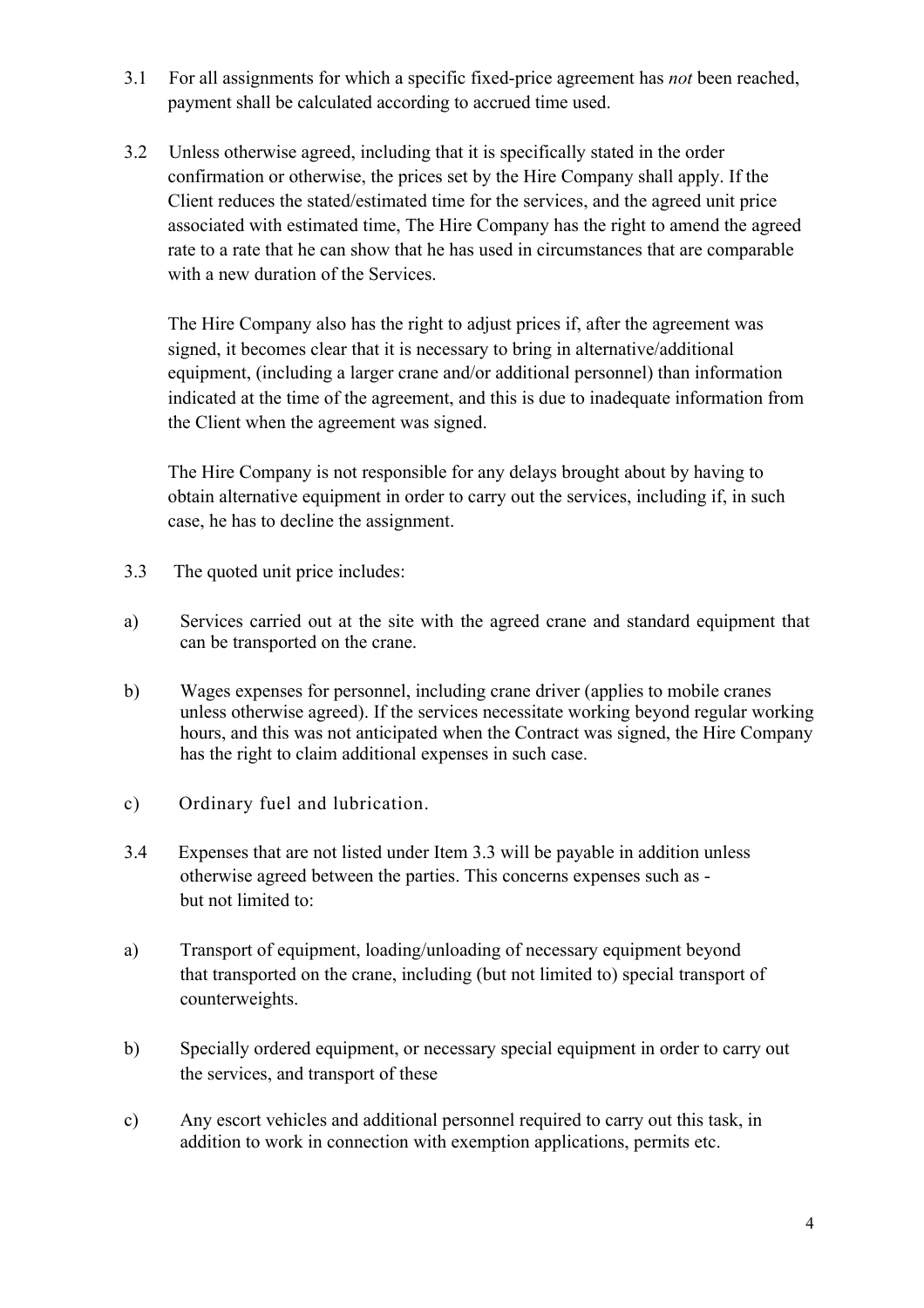- d) Additional wages for personnel in connection with overtime supplements, shift supplements, courses, subsistence/accommodation/travel expenses.
- e) Rigger expenses
- **3.5** The hire period is calculated from the point in time that the crane (with equipment) leaves the Hire Company's depot or other agreed site, until the crane returns to the same place or other agreed location. I.e. that the hire period runs during the time it takes to rig the crane for the services, even if the crane is not in use at the site.

The Client must ensure that there is sufficient space at the site for rigging of the crane.

Any partial hours will be calculated as whole hours. The minimum hire period is 3 hours. No deduction in hire charges will be made for waiting time due to delays and/or hindrances that are not attributable to the Hire Company, including (but not limited to) delays caused by weather conditions, traffic conditions that cannot reasonably be predicted, and necessary replacement of equipment.

#### **4. HIRE TERMS AND CONDITIONS WITH A FIXED PRICE FOR PROVISION OF THE AGREED SERVICES**

4.1 Services will be agreed with start-up and finishing times. If the services have not been completed within the agreed or anticipated time frame, and this is due to circumstances that are not attributable to the Hire Company, the Hire Company has in any case the right to end the hire period at the expected time, without liability.

If the Client requests that the hire shall continue, including with a reference to a disagreement regarding responsibility for delays, the Hire Company has the right to demand a payment, that in addition to covering general hire for the equipment, will also cover any losses/expenses/liability incurred by the Hire Company, in that the equipment is not available for other agreed job assignments. The Client, in such case, has the right to demand return of the payment if it becomes legally determined and enforceable that the delay has been caused by the Hire Company.

Unless specifically agreed otherwise, the agreement does not include fixed-price expenses associated with preparation and supply obligations, imposed by the Contract on the Client.

4.2 For an agreement that services shall be carried out at a fixed price, the Hire Company has the right to receive supplementary payment if, after the agreement has been reached, it becomes clear that it will be necessary to bring in alternative/additional equipment and/or personnel and/or use additional working hours, than that stated in the information provided by the Client at the time the agreement was signed, or if unforeseen circumstances - not attributable to the Hire Company - including, but not limited to, waiting time as a result of weather circumstances and/or traffic conditions that he could not reasonably be expected to anticipate.

The same applies if services are delayed as a result of the Client requiring alternative HSE documentation than that which the Hire Company holds as part of his own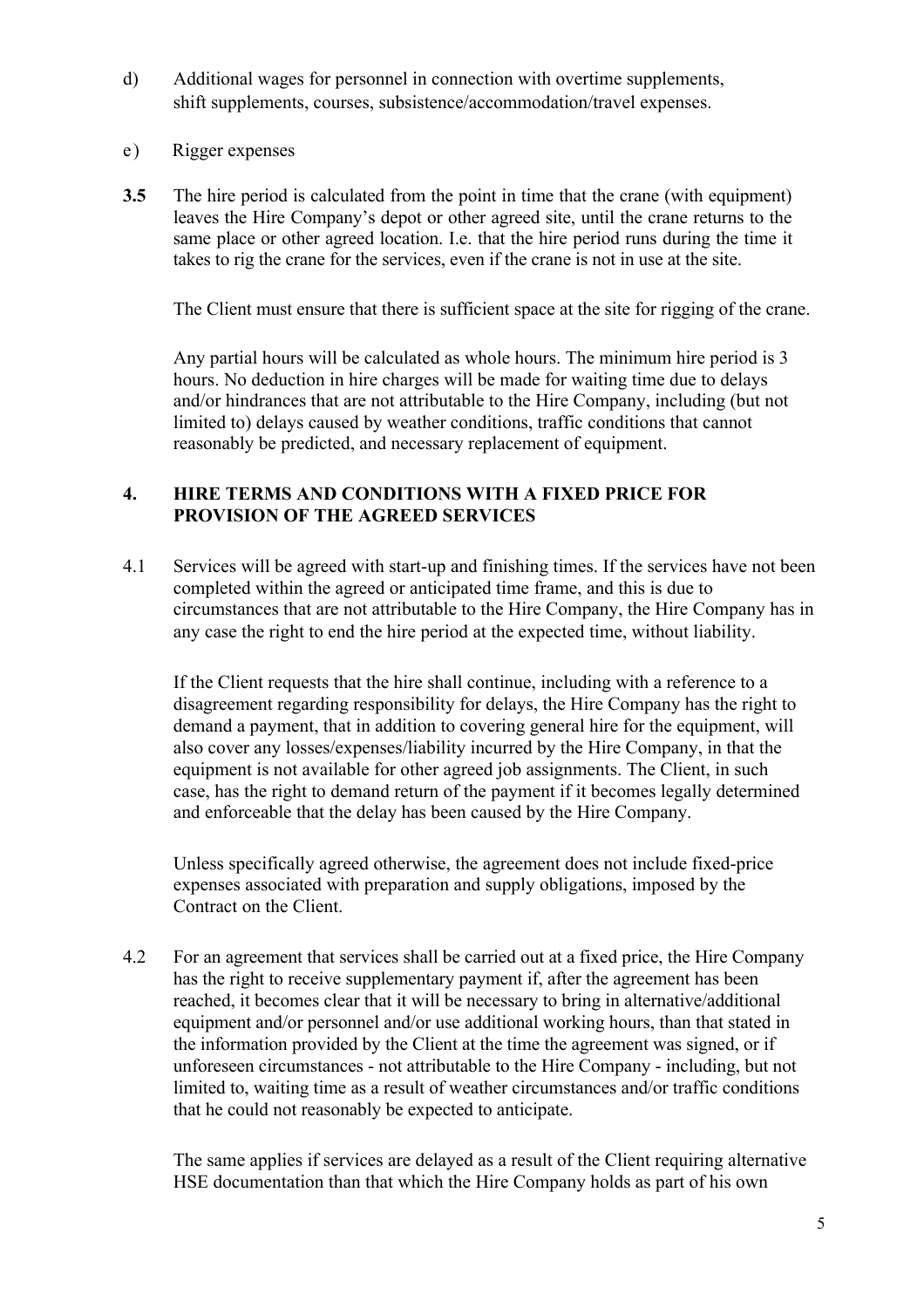routines, inadequate rigging and storage space for equipment, inadequate foundation certification where required etc.

Supplementary payment will be calculated according to the regulations pertaining to unit prices in Item 3. The Hire Company shall notify the Client of supplementary payments as soon as he becomes aware of circumstances that will require supplementary payment.

4.3 Hire prices are based on provision during one single shift (up to 12 hours per day). For use over two shifts, the hire charge is increased by 80% unless otherwise agreed.

Operations outside of regular business hours must be agreed with the Hire Company in advance.

4.4 The agreed hire does not include setup of a foundation for installation of equipment, laying of cables and similar, installation or removal of these, including setup of any in and out ramps that the Hire Company considers necessary.

Unless otherwise agreed, hire of stationary cranes does not include a crane driver.

### **5. CLIENT'S RESPONSIBILITIES AND DUTY TO PROVIDE INFORMATION**

- 5.1 The Client, in good time before services are started, must provide the Hire Company with all information necessary in order to plan and provide the services. The Client is responsible for ensuring that the information is complete and correct. The following information must always be provided by the Client:
- a) The Client's name, address, telephone number, telefax, e-mail address and any project numbers and other information concerning the assignment that the Client believes the Hire Company requires. If the invoice address is different to the Client's address, the invoice address must be stated separately. The Client is always responsible for payment to the Hire Company.
- b) The location at which the services are to be executed, rigging and loading area, area for location of crane(es) and unloading area.
- c) The type of materials, value, weight, dimensions, sling (lifting) points, centre of gravity, any lifting drawings, lifting height and other information that he considers significant in connection with execution of services. The Client is always responsible for ensuring that the stated sling (lifting) points and attached lifting lugs are suitably located and have satisfactory strength.
- d) The specific date and time for carrying out the services.
- e) The Client himself is responsible for insuring materials to be lifted. If special insurance is required from the Hire Company's side, this must be specifically agreed.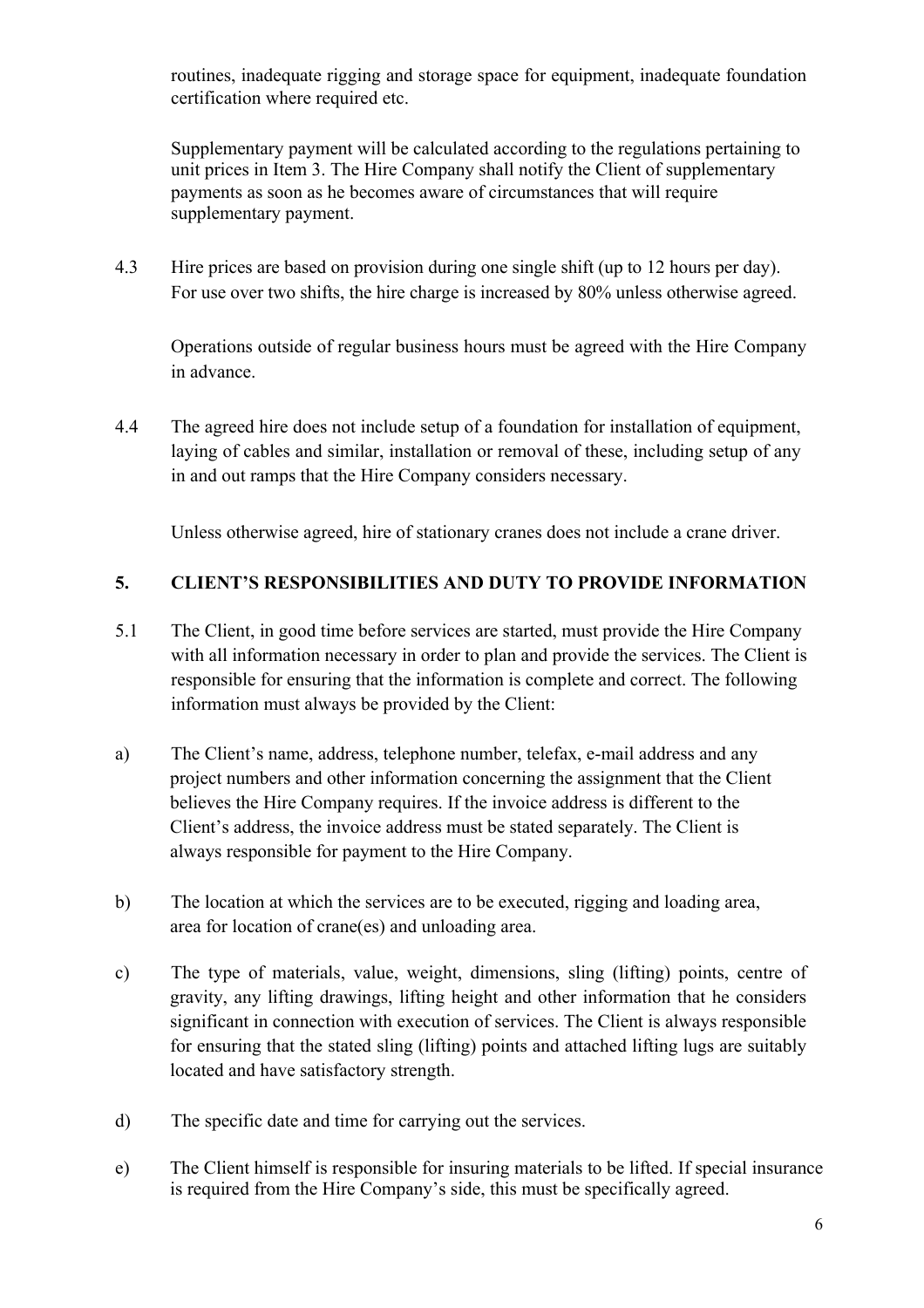- f) Whether there are any hindrances, risks or special circumstances such as wires (including aerial wires), cables, barriers, bridges or narrow passages, culverts, trenches etc.
- g) Whether there is any requirement for special equipment, banksmen, signalmen, or other additional assistance.
- h) The name of the person responsible for coordination and workplace regulations for the site.
- 5.2 Unless otherwise confirmed in writing by the Hire Company, the Client is responsible for ensuring that roads, lifting, rigging and storage areas are accessible and are adequate in size and load-bearing characteristics, and are otherwise safe, suitable and usable for executing the services. On request from the Client, the Hire Company shall provide information related to the working area, axle load, support leg pressure, total weight, height and maximum lifting height of the crane.

In circumstances that require construction of a foundation (applies in particular to stationary cranes), the Client is responsible for calculation, construction, execution, strength, stability etc. of the foundation, based on the Hire Company's load specifications and requirements related to physical design.

The Hire Company will not begin installation work before the Client has signed the Hire Company's form confirming the foundation where required. The Hire Company has, however, the right to demand hire charge from the anticipated start time.

- 5.3 The Client must ensure that all necessary permits and calculations associated with execution of services, including lifting radius, are available before work begins, including that loads on building sections and constructions affected by the services have been calculated.
- 5.4 The Client is responsible for ensuring that materials to be lifted are properly packaged, protected against wind and weather etc. such that they will tolerate lifting. If the Hire Company finds that these provisions are not satisfactory, he has the right, but not the obligation, to implement any measures he may find necessary.
- 5.5 For hire of stationary cranes, the Client shall provide a crane driver certified to carry out services, unless otherwise agreed. If the assignment requires the use of assisting personnel, assistance in connection with lifting slings, securing of loads or as a signalman, and no alternative has been agreed in writing with the Hire Company, the Client is obliged to provide for such personnel and for ensuring that these have the necessary qualifications for the services to be carried out.
- 5.6 The Client shall provide, at no charge, toilets, messroom, changing and washing facilities for the Hire Company's employees.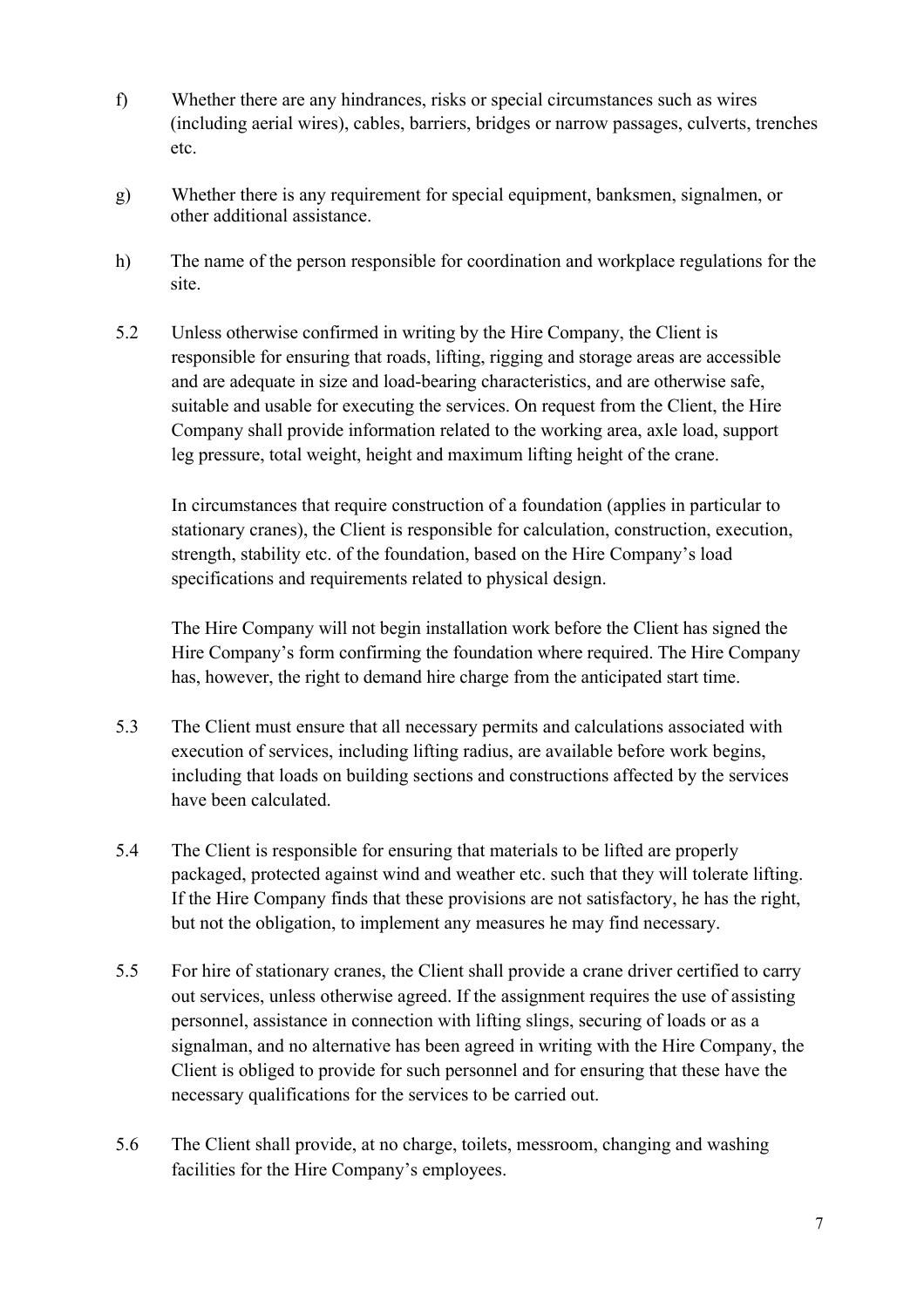5.7 Unless otherwise agreed in writing, the Client is liable to pay compensation for all damage and all additional expenses incurred by the Hire Company, brought about by inadequate, incorrect, incomplete or imprecise information that the Client is obligated to provide by the regulations in this chapter (5.1-5.7).

The Hire Company has the right to – but does not assume liability by **not** doing so to stop the services if he finds that they cannot be carried out in a defensible manner. In such case, the Client shall pay for losses/expenses incurred by the Hire Company due to the stoppage, including losses due to the crane being inactive until it can be assigned to other jobs, and for damage/injury that may be caused to the Hire Company's equipment and/or personnel. In the event of a significant breach, the Hire Company has the right to cancel the Contract.

# **6. THE OBLIGATIONS OF THE HIRE COMPANY**

- 6.1 The Hire Company's obligations are to ensure that:
- a) Crane lifting services are carried out in a professional, workmanlike manner (where the Hire Company provides a crane driver)
- b) The crane and appurtenant equipment are in good condition and comply with applicable safety regulations
- c) The crane is operated by proficient personnel holding all necessary certifications/permits (where the Hire Company provides crane driver)
- d) All necessary certificates for the crane are available
- e) A safe job analysis (SJA) is carried out in accordance with regulations before work is started.

# **7. PAYMENT TERMS AND CONDITIONS**

7.1 The Hire Company will send invoices in accordance with his own invoicing routines.

The Hire Company has the right to invoice in advance. If the hire agreement has been signed for more than 2 months, or the hire period is estimated to be at least a corresponding time, the Hire Company has the right to demand, with a 14 day deadline, that the Client furnishes a bank guarantee to secure appropriate payment compliance before services begin, even if the requirement for a bank guarantee is not included in the order confirmation or in the Contract.

In the event of non-payment of an invoice of more than 14 days, all issued invoices will become due for payment immediately, even if the due date for payment at that time has not passed.

In the event of late payment, interest will be payable in accordance with the Interest on Arrears Act unless otherwise specifically agreed.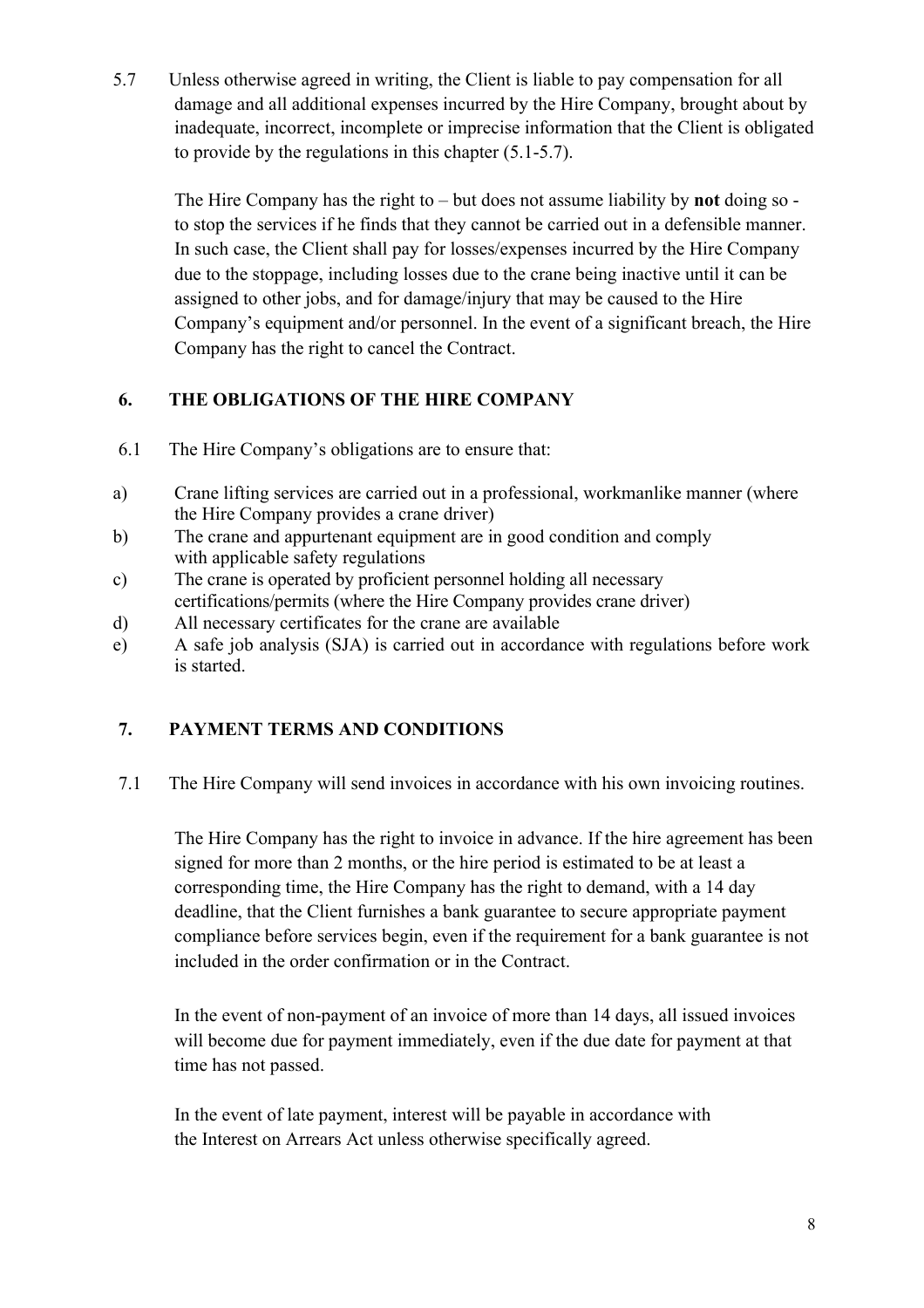### **8. CANCELLATION**

8.1 If the Client cancels services with a mobile crane that have been agreed with a unit price or time-based rate before the crane has begun the journey to the worksite, the Hire Company has the right to payment of 10% of the assignment's assumed invoice value, in any case a minimum of NOK 7500.

If the assignment is cancelled, but the services are thereafter provided by another hire company, or by the Client himself, within 30 days of cancellation, the Hire Company has the right to full settlement in accordance with the Contract. Compensation shall not under any circumstances be less than NOK 15000.

Services cannot be cancelled after the crane has started the journey to the worksite.

8.2 If the Client cancels services agreed with a fixed price, within 1 month of the agreed start-up date, the Hire Company has the right to payment corresponding to 2 months hire.

### **9 . REVOCATION**

- 9.1 The Hire Company has the right to revoke the Contract without prior notification to the Client if the Client is in significant breach of his obligations according to this Contract, including that the Client:
- a) Does not comply with his duty to provide information according to Item 5 within 10 days before the expected start-up of services, unless otherwise agreed. The same applies if the provided information is incorrect, or in another manner is in significant breach of the agreed terms and conditions.
- b) During ongoing services, fails to comply with the agreed payment terms in a timely manner, suspends his payments or it becomes evident that he has financial difficulties, enters into debt negotiations, is declared bankrupt and fails without delay to provide a guarantee on request by the Hire Company, or significantly fails to comply other obligations according to the signed Contract.
- c) Breaches safety regulations, or in another manner carries out, or fails to carry out, actions that cause risk to personnel or equipment. In such case, the Hire Company has the right to revoke the Contract immediately.
- 9.2 If the Contract is revoked due to circumstances attributable to the Client, the Hire Company has the right to demand that the Client pays hire charges for the assumed hire period, and covers costs of time spent and expenses brought about by the default by the Client.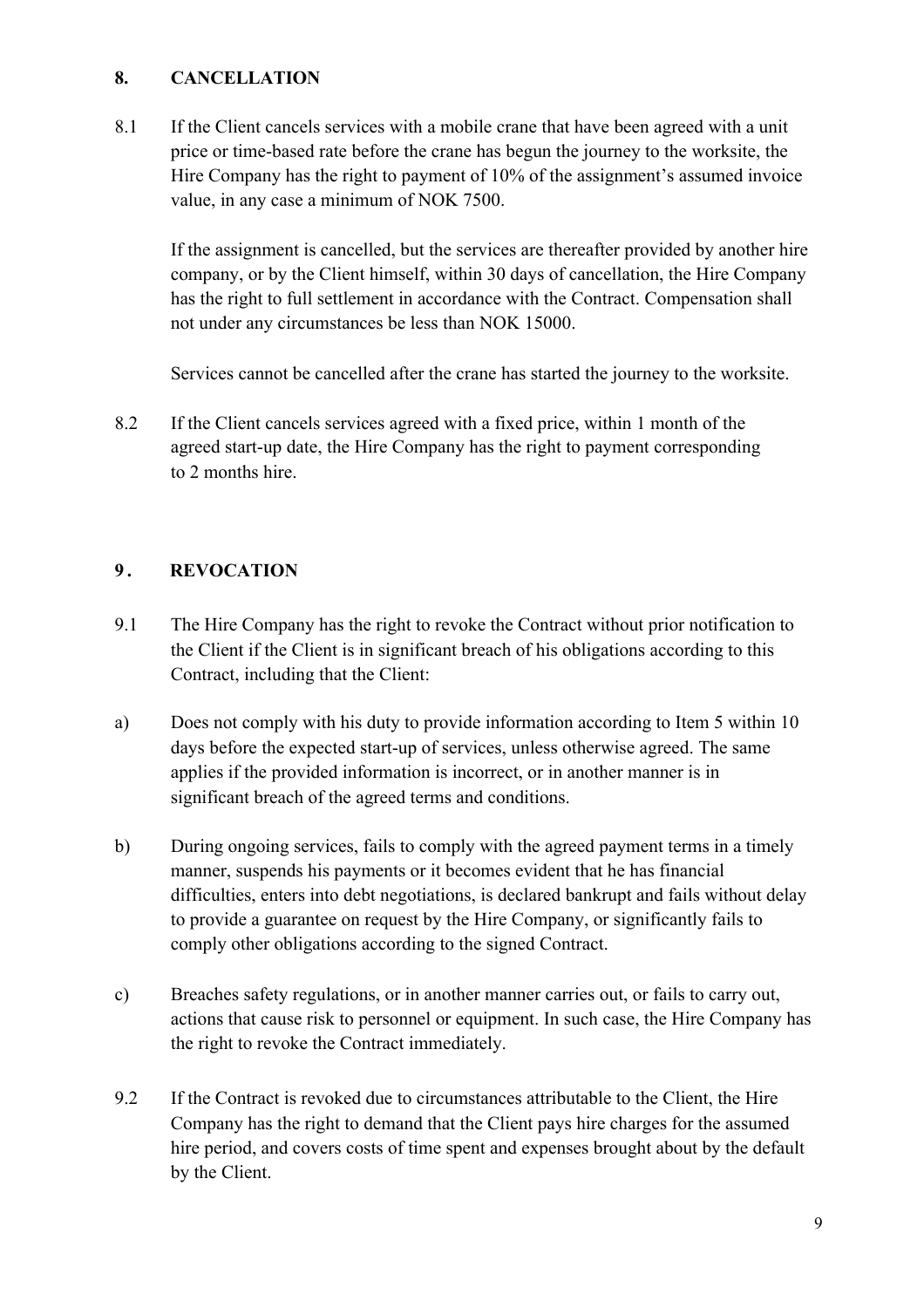9.3 The Client has the right to revoke the Contract if the Hire Company is in serious breach of his obligations according to this Contract, and has not rectified the default within 14 days of the issue being reported by the Client. In the event the Contract is revoked, the Hire Company's liability is limited to the direct losses brought about by the default.

In the event the Contract is revoked by the Client, the Hire Company shall, without delay, recover any equipment that may have been placed at the Client's site.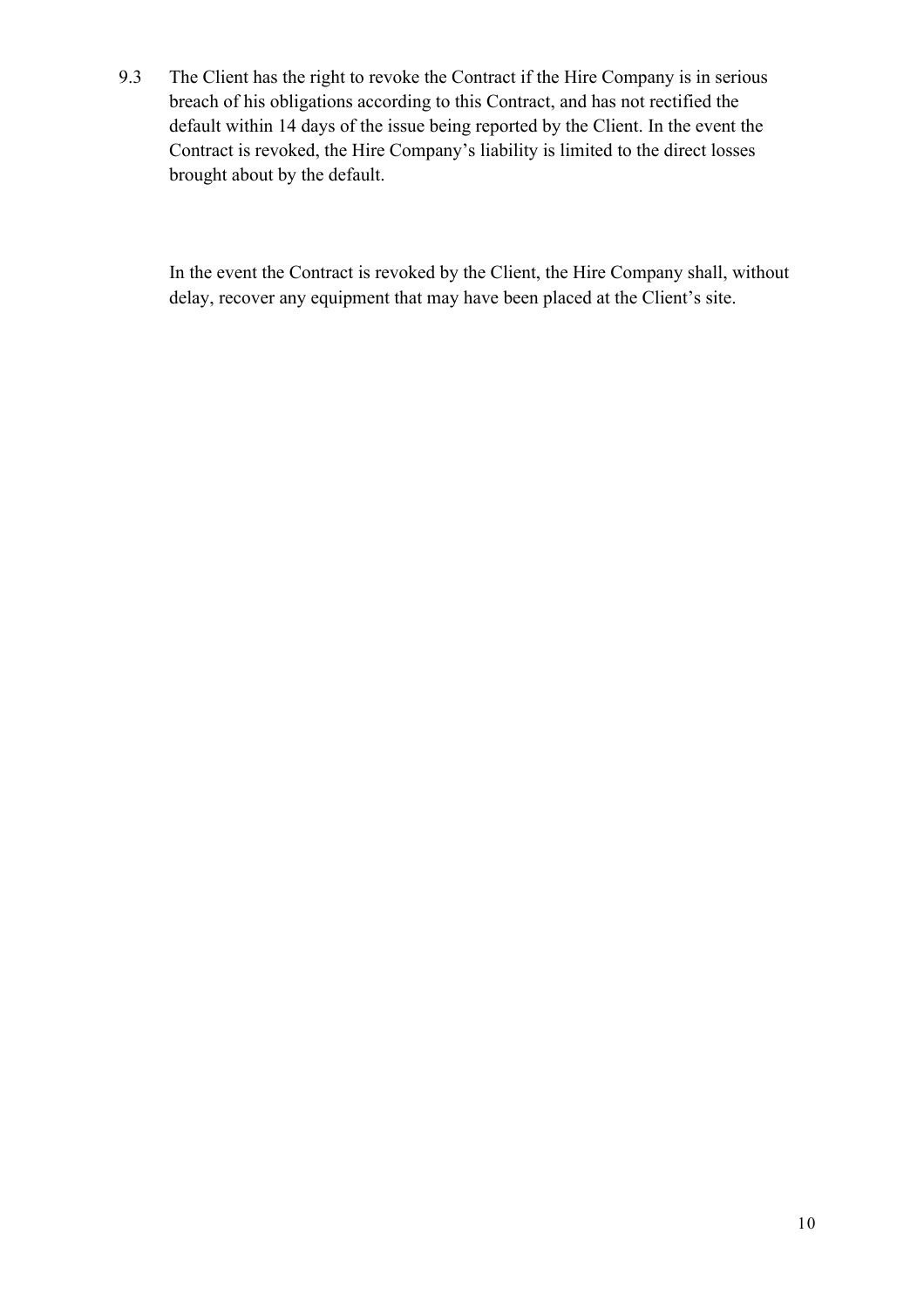### **10. LIABILITY**

- 10.1 The Hire Company is not liable for losses brought about by delays unless this is specifically agreed in writing, or he has been wilfully or grossly negligent and the general requirements for causality are met.
- 10.2 The Hire Company, without a specific agreement, is not liable in relation to the Client for any damages caused to the Client during execution of services, directly, indirectly or consequentially, including materials that are suspended by lifting hooks, unless he, or a party acting on his behalf, has shown wilful or gross negligence and this is proven to be the cause of the damage.
- 10.3 If the assignment requires a signalman and/or other assisting personnel from the Client, the Hire Company is not liable for damage occurring as a result of inadequate load security, incorrect use of lifting slings, incorrect, incomplete and/or unclear signals. The Hire Company is not liable for other damage caused by these actions.
- 10.4 It is assumed that the Client will insure materials to be lifted. Without a specific agreement, any compensation liability held by the Hire Company in respect of the Client for any damage caused by the Hire Company is in any case limited to NOK 500 000 per damage incident. Where several incidents of damage can be attributed to the same cause, this will be considered one damage incident.
- 10.5 The Hire Company holds no liability for damage according to the Pollution Control Act, unless the damage has been caused wilfully. If the Hire Company is held responsible by a third party for any such circumstance, the Client shall indemnify the Hire Company, including for any consequential damages.

### **11. EXEMPTION GROUNDS - FORCE MAJEURE**

If the Contract cannot be fulfilled or is disproportionately burdensome to carry out for reasons that are beyond the Hire Company's control, such as labour disputes, operational stoppages, mechanical breakdown, weather conditions, fire, accidents, war, terrorist attacks, natural catastrophes, public authority restrictions, omissions or orders, currency restrictions, disturbances or riots, shortages of goods, restrictions on the supply of fuel, errors or delays regarding deliveries, errors in specifications, execution, materials, equipment etc. and in other respects any circumstances that exempt fulfilment of the contract according to the regulations pertaining to force majeure, the rights and obligations of the parties according to the Contract are annulled as long as these circumstances endure.

11.2 The party that wishes to assert exemption grounds according to Item 11.1 is obligated, without delay, to inform the other party of the circumstances being asserted. The party shall also notify the other party as soon as the circumstances cease to apply.